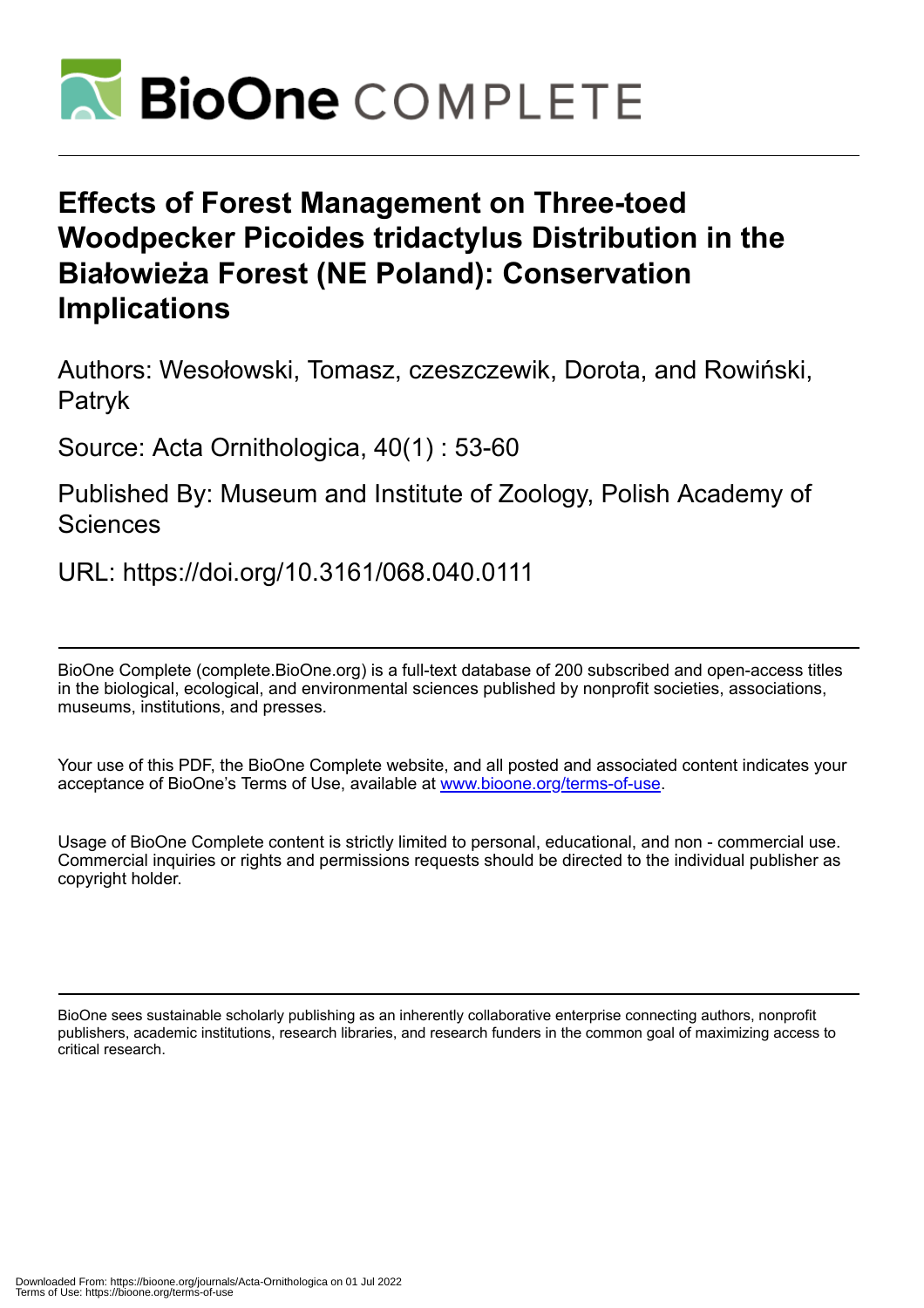# **Effects of forest management on Three-toed Woodpecker** *Picoides tridactylus* **distribution in the Białowieża Forest (NE Poland): conservation implications**

Tomasz WESOŁOWSKI<sup>1</sup>, Dorota Czeszczewik<sup>2</sup> & Patryk ROWIŃSKI<sup>3</sup>

1Department of Avian Ecology, Wrocław University, Sienkiewicza 21, 50–335 Wrocław, POLAND, e-mail: tomwes@biol.uni.wroc.pl

2Department of Zoology, University of Podlasie, Prusa 12, 08–110 Siedlce, POLAND

3Department of Forest Protection and Ecology, Agricultural University, Nowoursynowska 159, 02–776 Warszawa, POLAND

**Wesołowski T., Czeszczewik D., Rowiński P. 2005. Effects of forest management on Three-toed Woodpecker** *Picoides tridactylus* **distribution in the Białowieża Forest (NE Poland): conservation implications. Acta Ornithol. 40: 53–60.**

**Abstract.** Distribution of Three-toed Woodpeckers and that of dead wood were mapped in two fragments of the Białowieża National Park (BNP) differing in their management history — primeval (old-growth stands of natural origin, no human intervention) and logged (as the former but subject to 80 years of commercial forestry). Data were collected during the breeding seasons 1999–2001. In the end of April 2000, the whole BNP was systematically searched; playbacks of drumming were used to enhance detection of birds. Presence/absence of Three-toed Woodpeckers and of dead wood (standing and downed Norway spruces and snags of other trees) were recorded within each forest sub-compartments (ca. 28 ha). Data from censuses done in smaller plots in 1975–1999 showed that in the primeval forest the woodpeckers bred twice more frequently in swampy and coniferous forests than in the oak-hornbeam habitat. These preferred habitat types covered larger areas in the logged fragment than in the primeval part (66% vs. 41%). Yet despite this, Three-toed Woodpeckers were recorded there over twice less frequently (14% of 176 sub-compartments) than in the primeval (36% of 164 sub-compartments) part. These differences followed sharp contrasts in the dead wood availability; all but one sub-compartments in the primeval fragment contained some form of dead wood, whereas dead spruces were missing in almost 30% of sub-compartments in the logged part. This was the effect of continuous "sanitary" logging, purposeful removal of dying and dead spruces from the Forest. To restore Three-toed Woodpecker habitats it is necessary to ban removal of dead spruces in the managed part of BNP. However, the BNP area is too small, to assure the long-term survival of the Białowieża Forest population. To achieve this, it is necessary to resign from removal of dying and dead spruces in the whole Polish part of the Białowieża Forest (600 km2). This would create breeding habitat for a maximum 260–320 pairs.

**Key words:** Three-toed Woodpecker, *Picoides tridactylus*, conservation of endangered species, primeval forest, dead wood, snags

Received — Febr. 2005, accepted — May 2005

## INTRODUCTION

Three-toed Woodpecker is widespread in the boreal and alpine coniferous forests of the Palaearctic zone, especially in forests dominated by spruce *Picea* spp. It requires dead coniferous trees both for foraging and for excavating holes (reviews in Glutz von Blotzheim & Bauer 1980, Cramp 1985, Ruge 1997). In Poland it is a scarce breeder (ca. 200 pairs) restricted to large forests containing substantial amount of Norway Spruce

*Picea abies* in the Carpathian Mts. (*P. t. alpinus*) and in the NE part of the country (*P. t. tridactylus*). The Białowieża Forest constitutes the Polish stronghold of the boreal subspecies (Tomiałojć & Stawarczyk 2003, Wesołowski 2005).

The dependence on dead wood brings Threetoed Woodpeckers in direct conflict with the interests of forest managers, for whom dying and dead — especially spruce — trees constitute largely a threat to timber production interests. Therefore, managers are keen to remove dying spruces as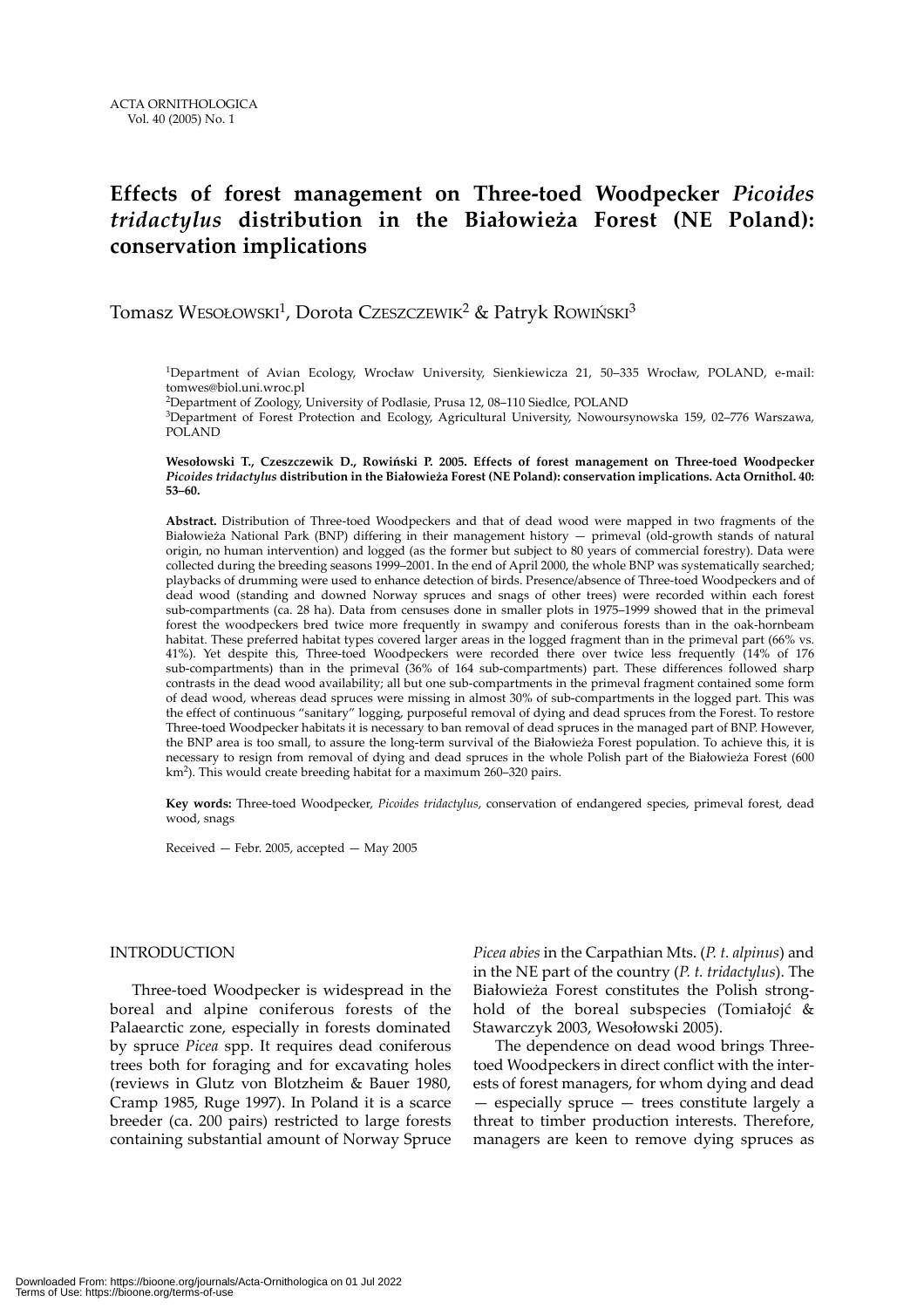soon as they appear, so as to minimise amount of dead spruce wood in the forest. These widespread practices have resulted in a serious deficit of dead wood in most European forests dominated by spruce (Scherzinger 1995, Siitonen 2001, Gutowski et al. 2004, Hanski & Walsh 2004). Local extinctions of Three-toed Woodpeckers observed in several places of Europe (reviews in Glutz von Blotzheim & Bauer 1980, Cramp 1985, Ruge 1997, Tomiałojć & Stawarczyk 2003) were usually explained by habitat destruction due to these intensive "sanitary loggings". However, except of Amcoff & Eriksson's (1996) field study, these were mostly post-hoc explanations not based on direct observations.

Here we present results of a study carried out in the Białowieża Forest (NE Poland), where patches of primeval lowland temperate forest, untouched by forestry operations have survived (Tomiałojć et al. 1984, Faliński 1986). Large scale timber extraction begun in the Forest less than a hundred years ago, and the currently managed fragments did not initially differ from the retained parts in terms of climate, soils, history or plant and animal communities (Faliński 1986, Bobiec et al. 2000, Tomiałojć & Wesołowski 2004). This offers  $a -$  unique in the temperate zone  $$ opportunity to observe differences between the "control" (no direct human intervention) and "experimental" (managed) areas and allows one to assess impact of man-made changes on biological phenomena.

To assess effects of forestry on Three-toed Woodpecker and its habitats we gathered systematic data on distribution of woodpeckers and availability of dead wood in the two neighbouring parts of the Białowieża National Park differing in history of their management: 1) the primeval fragment (strictly protected since 80 years, reference area) and 2) the logged fragment — formerly commercially managed area, included into the Park only few years before the study period. We use results of these comparisons to propose measures necessary for assurance of the long-term survival of Three-toed Woodpecker in the Białowieża Forest.

# STUDY AREA

The Białowieża Forest complex is situated at the Polish-Belarusian border (52°41'N, 23°52'E). Its western part  $(613 \text{ km}^2, \text{ca. } 41\% \text{ of the area})$ belongs to Poland. The Forest represents a relic remnant of the vast lowland forests that once covered great parts of temperate Europe. Its present unique features result from its considerable size, great compactness and exceptionally good state of conservation (Tomiałojć et al. 1984, Faliński 1986, Tomiałojć & Wesołowski 1990, 2004). Though traces of human presence from as early as the Neolithic period are known, intensive timber-cutting did not start there before the beginning of this century. The majority of tree stands in the Polish part are now under management, but a 47.5 km<sup>2</sup> block of best preserved primeval stands has been since 1921 strictly protected within the Białowieża National Park (hereafter referred to as BNP).

The stands preserved in BNP are distinguished from those in other temperate forests by the following features: they are multi-storey, mixed-species, uneven-aged, composed of trees reaching unusual heights (the tallest Norway Spruces reach 55 m, several other species 42–45 m) and contain large amount of dead and uprooted trees. Detailed descriptions of the primeval habitats, as well as their photos, are given in Tomiałojć et al. (1984), Faliński (1986) and Tomiałojć & Wesołowski (1990) thus only a brief review of the most important features of the main habitats present is given below.

Oak-hornbeam stands (*Tilio-Carpinetum*) are most structurally diversified ones. They are composed of a dozen or so species of trees (Hornbeam *Carpinus betulus*, Lime *Tilia cordata*, Pedunculate Oak *Quercus robur*, Norway Spruce, Continental Maple *Acer platanoides*), being extremely diverse regarding the age and size of trees. Several stands as a whole are over 200 years old, with many trees 250–400 years old. Volume of dead wood amounts to 100–150 m3/ha (Bobiec 2002).

Swampy deciduous stands (*Circaeo-Alnetum*, *Carici elongate-Alnetum*) are less stratified, canopy composed mostly of Alder *Alnus glutinosa*, Ash *Fraxinus excelsior* and Spruce. The highest number of fallen logs is characteristic of this habitat type. Volume of dead wood is similar to the previous habitat.

In coniferous stands (*Querco-Piceetum*, *Pineto-Quercetum*, *Peucedano-Pinetum*) canopy is composed of Spruce and Scotch Pine *Pinus sylvestris* with an admixture of birches *Betula* spp. and some oaks. Amount of dead spruce wood (mainly snags or logs) is highest of all habitats (Walankiewicz 2002).

The Park was enlarged in 1996 by inclusion of 57.5 km<sup>2</sup> of formerly commercially exploited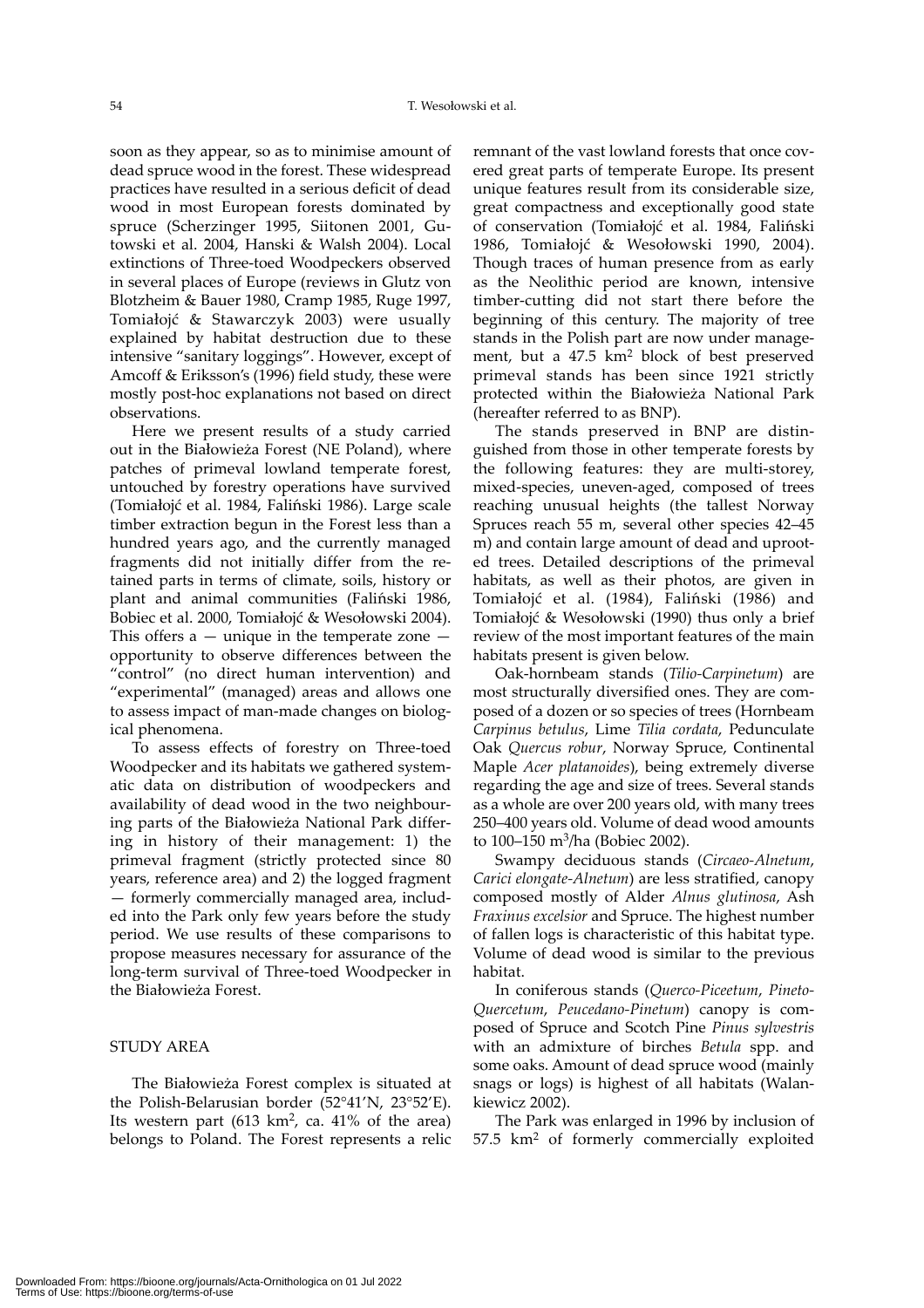stands (Fig. 1). The newly included part contains the same forest types as the primeval one and the mature old-growth stands are still similar to the primeval ones. They are mostly of primeval origin (self-sown) and have remained multi-species and uneven-aged. However, snags and fallen trees have been continuously removed from them. The main difference stems from the presence of clearings and young tree plantations in the logged fragment, that are absent in the primeval part. Tree stands younger than 60 years cover about 23% of the newly included fragment.



Fig. 1. Localization of the Białowieża National Park within the Białowieża Forest (inset) and distribution of *Picoides tridactylus* (dotted) within the Park in relation to habitat and type of management. For every sub-compartment (typically 533 x 533 m) the prevailing vegetation type is shown:  $1$  — deciduous, mostly oak -hornbeam forest,  $2$  — coniferous forest,  $3$  — wet deciduous forest, 4 — meadows. Thick broken line separates the strictly protected part (SE fragment) from the logged areas (N and W fragments).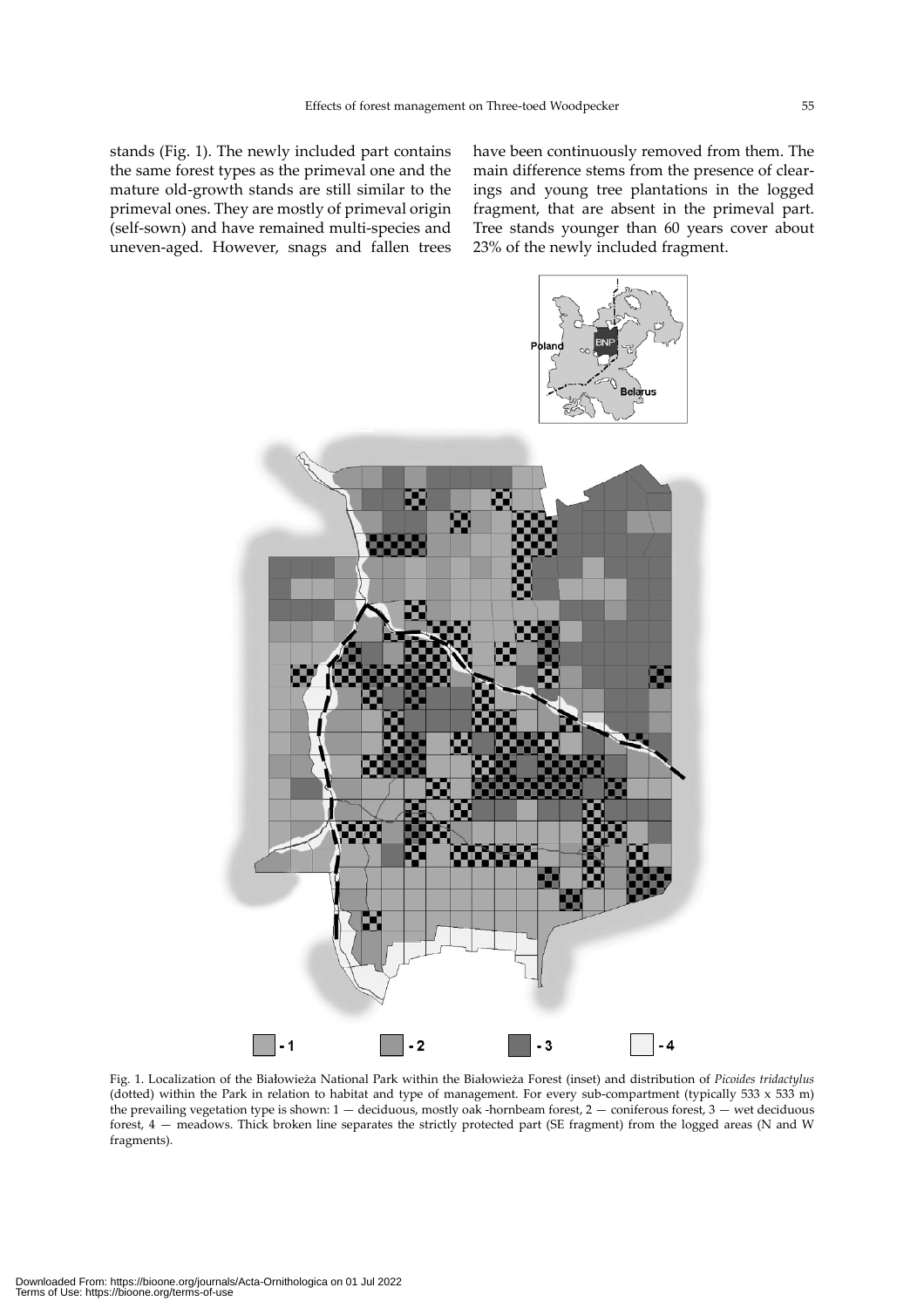#### MATERIALS AND METHODS

For management purposes, Białowieża Forest is divided into 1066 (one verst) x 1066 m compartments which, as a rule, are further divided into four parts. This results in a regular network of ca 533 x 533 m squares (sub-compartments). The partition lines between them are shown both on forestry maps and they are marked in the field. We took advantage of this system, and used the sub-compartments (typically 28.4 ha) as sampling units. There were 164 of them in the primeval and 176 in the logged part of BNP. For each of these units we attempted to gather data on the presence of Three-toed Woodpeckers and presence of dead wood.

## **Data on woodpeckers**

Presence of Three-toed Woodpeckers was recorded in the field during a general faunistic inventory of BNP in 1999–2001 (Wesołowski et al. 2003), but 83.6% of 122 observations origin from 2000 when special efforts were made to map distribution of this species in BNP. The whole area of BNP was systematically covered on April 15–29, 2000. This corresponded to the late pre-breeding period of this species (Wesołowski & Tomiałojć 1986). The sub-compartment partition lines constituted the base of transects to be covered by observers. The transects were designed so that the two neighbouring lines ran half-compartment (533 m) apart. This produced a good coverage of the whole area, neither spot in BNP was further than 300 m away from the transect route. While walking along the transect, an observer followed the division line, stopping at each crossing of sub-compartment lines (every 533 m) to play-back there records of Three-toed Woodpecker. After "drumming" for up to 5 min the observer walked to the next point. Whenever Three-toed Woodpecker was heard or seen, independent if along transect or from the playback point, the observer put its localization on a field map. As a rule observations started early in the morning and were continued till midday.

In the analysis all breeding season (= April 15–June 15, Wesołowski & Tomiałojć 1986) records were pooled. All sub-compartments in which the birds were recorded within this period were classified as used by Three-toed Woodpeckers.

## **Habitat data**

Information on presence/absence of dead wood in the forest was gathered during a leafless period of 2000 in the logged part and in 2002 in the primeval fragment. The observers walked the same transects used for Three-toed Woodpecker survey (see above) and recorded — within the visibility distance — presence/absence of three forms of dead wood:

– dead spruce: tree with the DBH > 15 cm; in various stages of decay from freshly dead ones, still with brown needles, to barkless trunks without branches,

– uprooted tree: upwards protruding rootpad of a fallen tree, diameter of disc  $> 1$  m; such large rootpads belonged mostly to fallen spruces,

– snag: standing trunk of other tree species, no branches, DBH > 15 cm, height > 2 m.

In the logged part, data on dead wood were recorded separately for each management unit (> 1 ha) identified within a subcompartment on the forestry maps. If some form of dead wood was recorded in any such unit within a subcompartment it was classified as the one containing the respective form of dead wood. In the primeval part, where borders between management units were often blurred, not easily detectable in the field, the data were recorded only at the subcompartment level.

Data on forest types were extracted from official inventory and management plans of local forestry authorities Browsk, Białowieża (logged part) and those of BNP (primeval fragment) (Anonymous 1995 and unpubl.). Three classes of forest habitats were distinguished. All stands dominated by coniferous trees (described as BMśw, BMw, BMb, Bw, Bśw, Bb on the forestry maps) were classified as "coniferous". Stands dominated by deciduous trees were classified either as "oak-hornbeam" (categories Lśw, LMśw, LMw, Lmb) or "swampy" (Ol, OlJ, Lw).

Statistical procedures followed the formulas given in STATISTICA package (Anonymous 1996). All probabilities presented in the text are two-tailed  $χ²$ .

# RESULTS

Three-toed Woodpeckers were recorded over twice more frequently in the primeval (36% of 164) than in the logged part (14% of 176 subcompartments,  $\chi^2 = 21.6$ ,  $p < 0.0001$ , Fig. 1). In the primeval part woodpeckers used the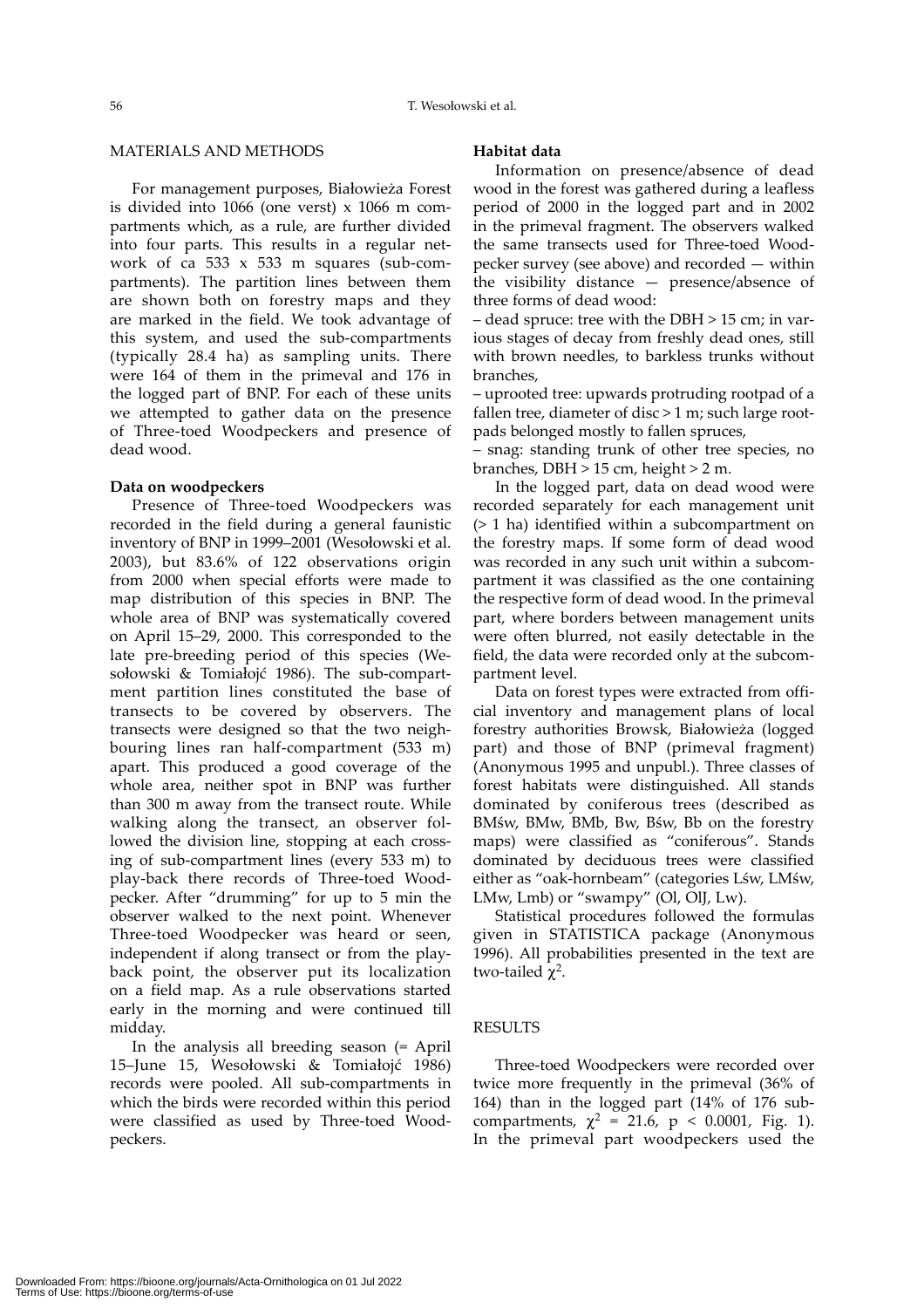oak-hornbeam patches for breeding twice less frequently, than the coniferous or swampy ones (Table 1,  $\chi^2$  = 33.1, df = 2, p < 0.0001). As the area covered by various habitats differed substantially between the two fragments (Table 2), this could bias the contrast. Therefore, to get a more valid comparison, we calculated the expected number of records in the logged fragment, assuming that individual habitats were occupied by woodpeckers with the same frequency as in the primeval fragment (Table 1), and taking into account different proportion of habitat types in the logged part (Table 2). So calculated theoretical value amounted to 72, i.e. 41% of occupied subcompartments, about 2.9 times more than the actually observed value of 14% ( $\chi^2$  = 31.4, p < 0.0001). In other words, we found Three-toed Woodpeckers in hardly a third of subcompartment predicted to contain them in the logged fragment, if there had been no management.

Table 1. Frequency of *Picoides tridactylus* breeding in different habitats in the primeval part of BNP. Summed data from all permanent study plots (25–33 ha each) within a habitat, for all years in the period 1975–1999. Results from individual seasons within each plot were taken as data points — extracted from Tomiałojć et al. (1984), Tomiałojć & Wesołowski (1994, 1996) and Wesołowski et al. (2002).

| Habitat type | No of        | Breeding of<br>P. tridactylus |      |
|--------------|--------------|-------------------------------|------|
|              | observations | N                             | $\%$ |
| Oak-hornbeam | 85           | 26                            | 30.6 |
| Swampy       | 52           | 37                            | 71.2 |
| Coniferous   | 53           | 39                            | 73.6 |

Table 2. Share of different forest habitats in the primeval and logged fragments of BNP (from the Forest Management and Inventory Plans — Anonymous 1995 and unpubl.).

| Habitat type | Primeval  |               | Logged    |      | Logged/<br>primeval |
|--------------|-----------|---------------|-----------|------|---------------------|
|              | Area (ha) | $\frac{0}{0}$ | Area (ha) | $\%$ | ratio               |
| Oak-hornbeam | 2657      | 58.3          | 1586      | 33.8 | 0.6                 |
| Swampy       | 873       | 19.2          | 1480      | 31.6 | 17                  |
| Coniferous   | 1028      | 22 B          | 1625      | 346  | 16                  |

Dead, standing or fallen spruces were recorded in over 90% of subcompartments in the primeval part (Table 3), and all but one subcompartment contained at least one form of dead wood. Dead wood was observed significantly less frequently in the logged fragment, in almost 30%

of sub-compartments no dead spruces or uprooted trees were found (Table 3).

A more fine-grained approach, analysis of presence of deadwood at the level of management units in the logged part, showed that dead spruces were present in only 34–42% of them (Table 4), and that every form of dead wood was least frequently found in the coniferous habitat. The difference was significant in the case of snags  $(χ² = 55.1, df = 2, p < 0.0001)$  and of uprooted trees  $(\chi^2 = 110.5, df = 2, p < 0.0001, Table 4).$ 

Table 3. Frequency (%) of subcompartments with different forms of dead wood in the primeval and logged fragments of BNP.

| Attribute     | Primeval<br>$(N = 143)$ | Logged<br>$(N = 168)$ | $\chi^2$ | р         |
|---------------|-------------------------|-----------------------|----------|-----------|
| Dead spruce   | 93.7                    | 72.0                  | 24.6     | < 0.00001 |
| Uprooted tree | 96.5                    | 73.2                  | 13.2     | 0.0006    |
| Snag          | 979                     | 83.9                  | 36.1     | < 0.00001 |

Table 4. Frequency of management units containing different forms of dead wood in relation to habitat in the logged part of BNP.

| Habitat type | N   | Percentage of units containing: |      |               |
|--------------|-----|---------------------------------|------|---------------|
|              |     | Dead spruce                     | Snag | Uprooted tree |
| Oak-hornbeam | 223 | 421                             | 68.2 | 63.1          |
| Swampy       | 214 | 41.7                            | 50.2 | 38.1          |
| Coniferous   | 264 | 34 <sub>1</sub>                 | 34 1 | 16.3          |

# DISCUSSION

We used very crude, low resolution methods to collect data. A single record of drumming Three-toed Woodpecker was sufficient to classify a whole sub-compartment (ce. 30 ha) as occupied. Similarly, presence of even one dead spruce was enough to rank a subcompartment as one containing dead wood. Such qualitative, presence/absence methods, based on short-term observations tend to produce "noisy" results and are quite conservative. Using them it is very difficult to detect any but the largest scale disparities. On the other hand, if a difference is found, it most probably reflects the existence of the real biological dissimilarities.

Dead spruces, standing and downed were much less common in the logged fragment than in the primeval part. This deficit was especially pronounced in the preferred by woodpeckers coniferous habitat. This shortage was presumably much more severe than indicated by our qualitative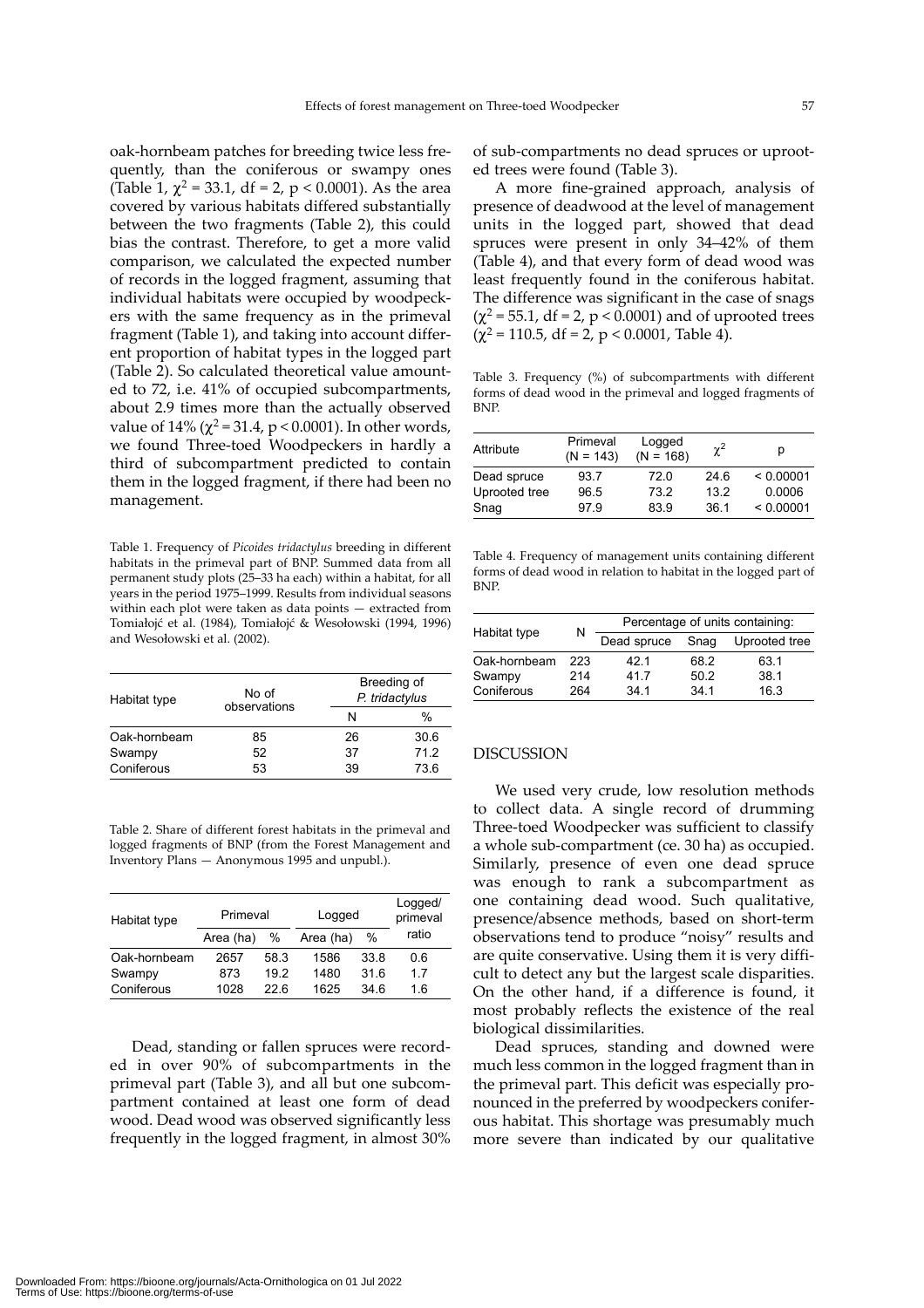comparisons, probably of magnitude found in other studies done in the Białowieża Forest. Walankiewicz et al. (2002) observed that standing dead trees (> 20 cm DBH) were five times less numerous in the managed forest outside the National Park, and Bobiec (2002) found that dead wood constituted 18–31% of wood biomass in the primeval oak-hornbeam and swampy forest but only 1–2% in the commercially exploited patches of the same habitats. The deficit of dead spruce wood was partially due to replacement of oldgrowth stands by young tree plantations, but as tree stands aged below 60 years covered about 23% of the logged fragment, this could not account for all the deficit. To large extent the shortage of dead spruces was caused by their selective removal in so called "sanitary cuttings" aimed at controlling bark beetle *Ips typographus* numbers.

Three-toed Woodpeckers were much scarcer in the logged fragment (14% of subcompartments) than in the primeval part. Accounting for differences in proportion of habitats between the forest parts, the woodpeckers were almost three times less widespread in the logged fragment, than they would have to be there, if the forest stands retained the primeval features. In other words two thirds of potentially utilisable area remained uninhabited by the birds. As the two fragments of BNP do not differ in any other important respect (see Introduction) except for different management history, we conclude that the deficit of Three-toed Woodpeckers in the logged part is due to habitat destruction by forestry operations.

## **Conservation implications**

Three-toed Woodpecker's restricted distribution in the logged fragment of BNP is due to shortage of dead spruces; hence the only way for the improvement of their status is via restoration of dead wood stock. There is no problem on the supply side; action of several mortality agents (strong winds, insects, fungi) constantly provides substantial quantities of new dead spruce (review in Gutowski et al. 2004). There is, however, no possibility for this wood to accumulate in the forest, as it is immediately removed as a "threat to the forest health". To improve situation these practices must be immediately stopped, the more so that destroying Three-toed Woodpecker habitats is forbidden by law (Polish bill on nature protection, Bern Convention, EU's Bird Directive, Wesołowski 2005).

Refraining from "sanitary" logging of dying spruces in the BNP constitutes a necessary first step, but it would not be sufficient to ensure the long-term survival of Three-toed Woodpecker in the Białowieża Forest. This specialised species requires large areas for living. In Sweden Three-toed Woodpeckers need 100–400 ha/pair (Amcoff & Eriksson 1996), in Switzerland their home ranges approach 200 ha (Bütler & Schlaepfer 2001) and in Germany a breeding pair needs ca. 90 ha in optimal habitat (Pechacek 2004).

It seems, thus, reasonable to assume that also in the Białowieża Forest, at least a 90 ha patch of the locally optimal habitat (coniferous and swampy forest) is required to accommodate a Three-toed Woodpecker pair and larger area in the oak-hornbeam habitat. This denotes, that even the full restoration of dead would supply within the currently logged fragment of BNP, would provide room for only ca. 35 breeding pairs. Thus, even under the most optimistic scenario, the whole area of BNP would provide living space for only ca. 50-60 Three-toed Woodpecker pairs. This figure is too small to assure the long-term survival of the Białowieża Forest population (review in Soulé 1987). To achieve this, it is necessary, to resign from removal of dying and dead spruces in the whole Polish part of the Białowieża Forest  $(600 \text{ km}^2)$ . Restoration of dead wood within this area would provide breeding habitat for 260–320 Three-toed Woodpecker pairs, what could offer a reasonable chance for this species persistence in the Białowieża Forest.

# ACKNOWLEDGEMENTS

Field work in 1999–2001 was funded by the Białowieża National Park authorities via a grant to the Polish Society for the Protection of Birds. R. Bijlsma, Z. Bonczar, M. Czuchra, M. Dziedzic, A. Goławski, G. Hebda, M. Janicka, K. Kajzer, N. Kleszko, R. Kuczborski, A. Kuńka, J. Lontkowski, C. Mitrus, R. Mikusek, P. Piórkowski, M. Quist, E. Skarpetowska, B. Soćko, T. Stawarczyk, W. van Manen, W. Walankiewicz and A. Wuczyński took part in the field work. J. Matusiak helped to prepare figures. P. Pechacek and R. Buetler provided valuable comments on an earlier draft of this paper. We thank all these persons and institutions.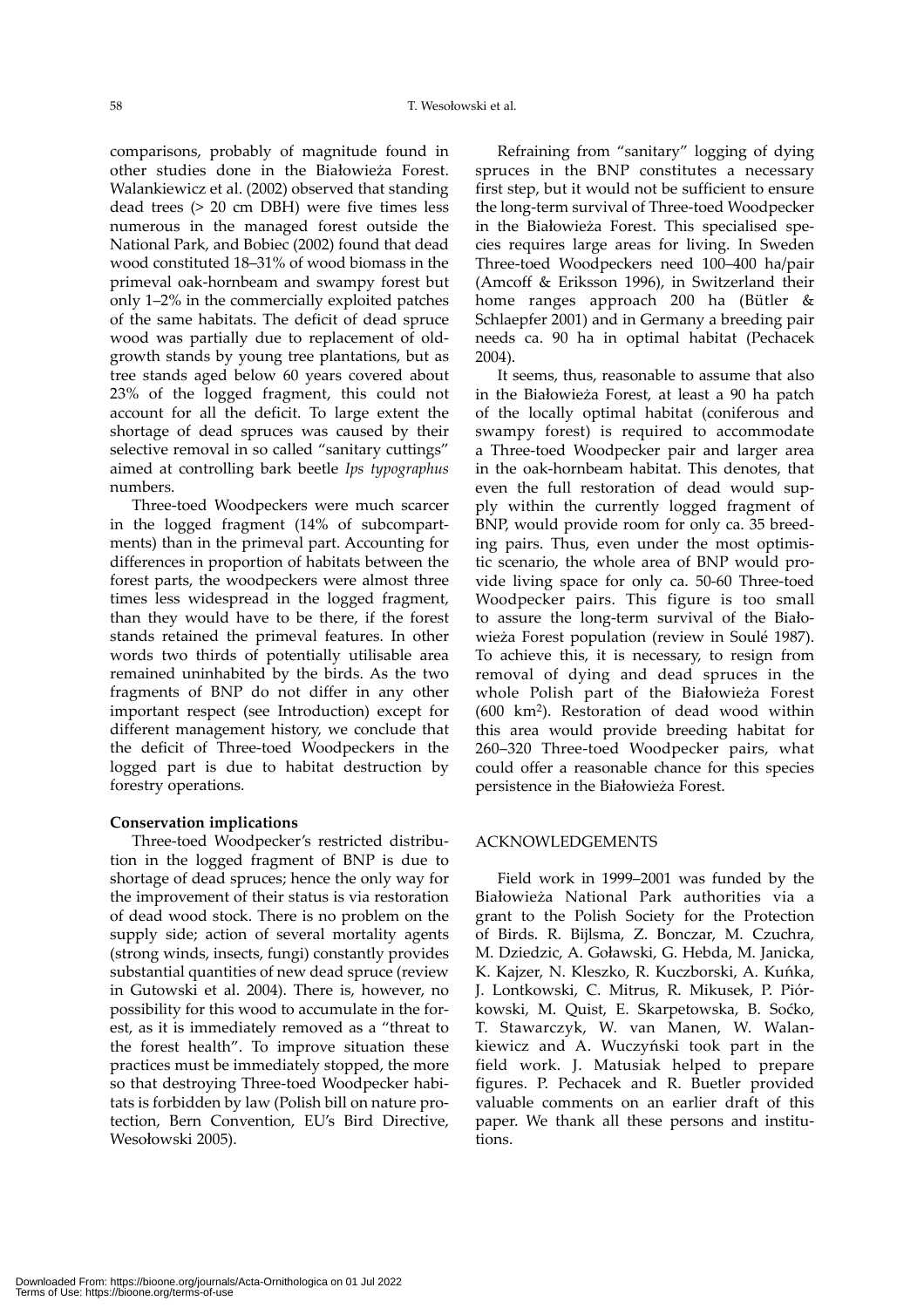#### REFERENCES

- Amcoff M., Eriksson P. 1996. Occurrence of three-toed woodpecker *Picoides tridactylus* at the scales of forest stand and landscape. Ornis Svec. 6: 107–119.
- Anonymous 1995. [Report on the status of the Białowieża Forest]. Regionalna Dyrekcja Lasów Państwowych, Białystok.
- Anonymous 1996. STATISTICA for Windows, Tulsa.
- Bobiec A. 2002. Living stands and dead wood in the Białowieża forest: suggestions for restoration management. Forest Ecol. Manage. 165: 125–140.
- Bobiec A., van der Burgt H., Meijer K., Zuyderduyn C. 2000. Rich deciduous forests in Białowieża as a dynamic mosaic of developmental phases: premises for nature conservation and restoration management. Forest Ecol. Manage. 130: 159–175.
- Bütler R., Schlaepfer R. 2001. Three-toed Woodpeckers as an alternative to bark beetle control by traps. In: Pechacek P., d'Oleire-Oltmanns W. (eds). International Woodpecker Symposium. Nationalpark Berchtesgaden Forschungsbericht 48: 13–26.
- Cramp S. (ed.). 1985. The birds of the Western Palearctic. Vol. IV. Oxford Univ. Press.
- Faliński J. B. 1986. Vegetation dynamics in temperate forests (Ecological studies in Białowieża Forest). W. Junk Publ., Dordrecht.
- Glutz von Blotzheim U. N., Bauer K. M. 1980. Handbuch der Vögel Mitteleuropas. Vol. IX. Akademische Verlagsgesellschaft, Wiesbaden.
- Gutowski J., Bobiec A., Pawlaczyk P., Zub K. 2004. [Second life of a tree]. WWF Polska, Warszawa.
- Hanski I., Walsh M. 2004. How much, how to? Practical tools for forest conservation. BirdLife European Forest Task Force, Helsinki.
- Pechacek P. 2004. Spacing behaviour of Eurasian Three-toed Woodpeckers (*Piciodes tridactylus*) during the breeding season in Germany. Auk 121: 58–67.
- Ruge K. 1997. Three-toed Woodpecker *Picoides tridactylus*. In: Hagemeijer E. J. M , Blair M. J. (eds). The EBCC atlas of European breeding birds. T & AD Poyser, London, pp. 450–459.
- Scherzinger W. 1995. Naturschutz im Wald. Ulmer Verlag, Stuttgart.
- Siitonen J. 2001. Forest management, coarse woody debris and saproxylic organism: Fennoscadian boreal forests as an example. Ecol. Bull. 49: 11–41.
- Soulé M. E. 1987. Viable populations for conservation. Cambridge Univ. Press.
- Tomiałojć L., Stawarczyk T. 2003. [The avifauna of Poland. Distribution, numbers and trends]. Vol. II. PTPP "pro Natura", Wrocław.
- Tomiałojć L., Wesołowski T. 1990. Bird communities of the primaeval temperate forest of Białowieża, Poland. In: Keast A. (ed.). Biogeography and ecology of forest bird communities. SPB Academic Publishing, Hague, The Netherlands, pp. 141–165.
- Tomiałojć L., Wesołowski T. 1994. Die Stabilität der Vogelgemeinschaft in einem Urwald der gemässigten Zone: Ergebnisse einer 15jährigen Studie aus dem Nationalpark von Białowieża (Polen). Orn. Beob. 91: 73–110.
- Tomiałojć L., Wesołowski T. 1996. Structure of a primaeval forest bird community during 1970s and 1990s (Białowieża National Park, Poland). Acta Ornithol. 31: 133–154.
- Tomiałojć L., Wesołowski T. 2004. Diversity of the Białowieża Forest avifauna in space and time. J. Ornithol. 145: 81–92.
- Tomiałojć L., Wesołowski T., Walankiewicz W. 1984. Breeding bird community of a primaeval temperate forest (Białowieża National Park, Poland). Acta Ornithol. 20: 241–310.
- Walankiewicz W. 2002. The number and composition of snags in the pine-spruce stands of the Bialowieza National Park, Poland. USDA Forest Service Gen. Tech. Rep. PSW-GTR 181: 489–500.
- Walankiewicz W., Czeszczewik D., Mitrus C., Bida E. 2002. [Snag importance for woodpeckers in deciduous stands of the Białowieża Forest]. Notatki Ornitol. 43: 61–71.
- Wesołowski T. 2005. *Picoides tridactylus* (L., 1758). In: Gromadzki M. (ed.). [Guidelines for species and habitat conservation. Birds, part II]. Ministerstwo Środowiska, Warszawa. pp. 280–283.
- Wesołowski T., Czeszczewik D., Mitrus C., Rowiński P. 2003. [Birds of the Białowieża National Park]. Notatki Ornitol. 44: 1–31.
- Wesołowski T., Tomiałojć L. 1986. The breeding ecology of woodpeckers in a temperate primaeval forest — preliminary data. Acta Ornithol. 22: 1–22.
- Wesołowski T., Tomiałojć L., Mitrus C., Rowiński P., Czeszczewik D. 2002. Breeding bird community of a primeval temperate forest (Białowieża National Park, Poland) at the end of XXth century. Acta Ornithol. 37: 27–45.

#### STRESZCZENIE

# **[Wpływ gospodarki leśnej na rozmieszczenie dzięcioła trójpalczastego w Puszczy Białowieskiej: konsekwencje dla ochrony gatunku]**

W latach 1999–2001 badano rozmieszczenie dzięcioła trójpalczastego i występowanie martwych świerków w Białowieskim Parku Narodowym. Obserwacje prowadzono w okresie przedlęgowym i lęgowym, w kwietniu 2000 wykonano specjalną kontrolę na całym terenie BPN z użyciem stymulacji magnetofonowej. Gatunek ten spotykany był ponad dwukrotnie częściej na ściśle chronionym obszarze (36% ze 164 ćwierć oddziałów) niż w zagospodarowanej części BPN (14% ze 176, Fig. 1). W borach i lasach podmokłych dzięcioły trójpalczaste gniazdowały wyraźnie częściej niż w grądach (Tab. 1). Uwzględniając różne udziały poszczególnych typów lasów w obu częściach BPN (Tab. 2) obliczono, że w części zagospodarowanej powinno być około 3 razy więcej dzięciołów niż obserwowano. Przyczyną takich różnic jest silna dysproporcja w ilości martwych świerków pomiędzy dwoma częściami BPN (Tab. 3). Szczególnie rzadko spotykano wszystkie trzy formy martwych drzew (obumierające, martwe stojące lub przewrócone) w zagospodarowanych borach (Tab. 4), gdzie prowadzone są najbardziej intensywne cięcia sanitarne, polegające na usuwaniu martwych drzew.

Terms of Use: https://bioone.org/terms-of-use